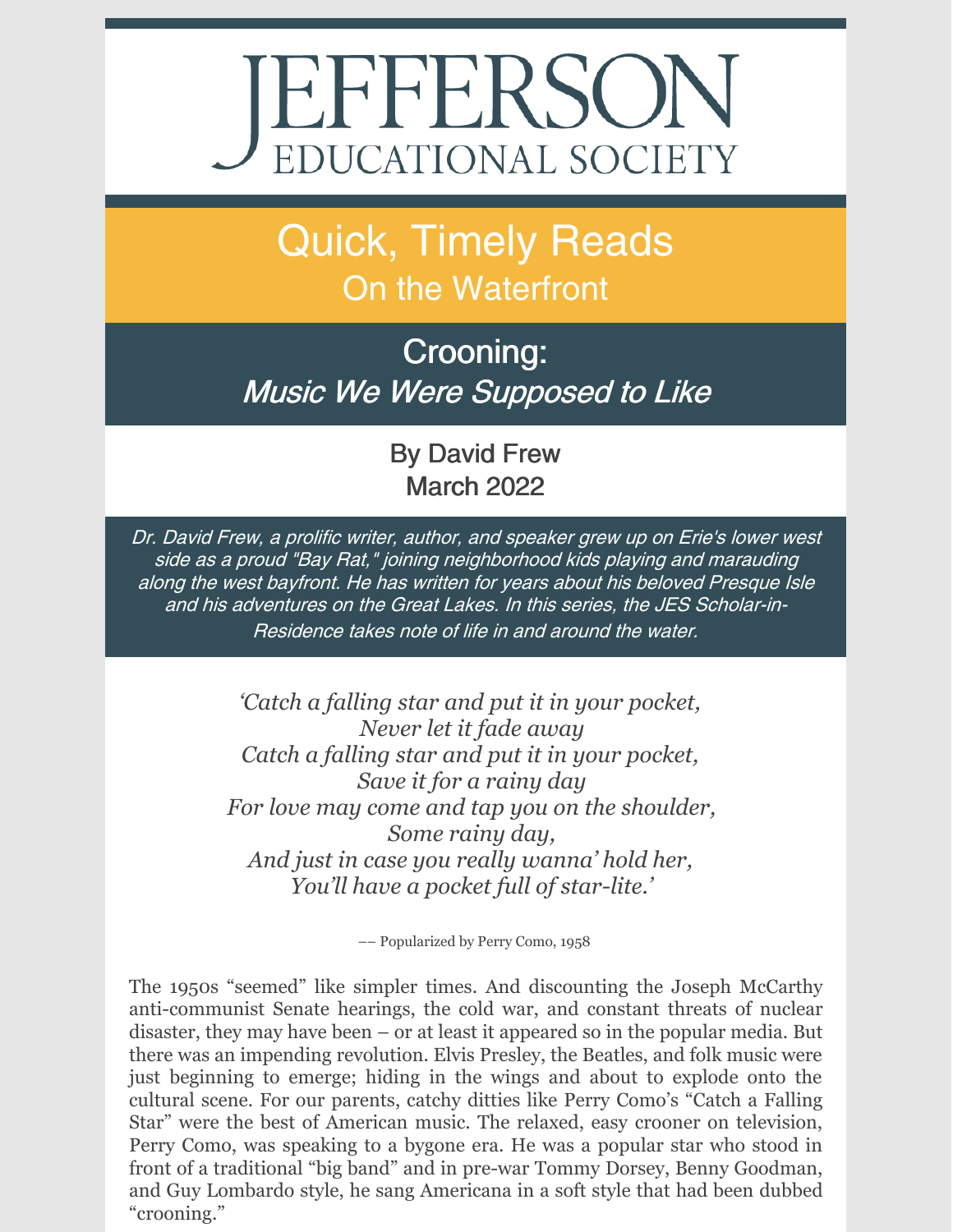

*Duf erin Island Falls*

The lyrics were nonsense, but they rhymed. Put a star in your pocket? Como didn't swivel his hips, feature a lead electric guitar, wear his hair in a "crazy" way or use lyrics that spoke of protest. He was non-threatening. Popular music of the time was accelerated by a Saturday night television show called "Your Hit Parade." Each week the hit parade singers, sponsored by Lucky Strike, "covered" the most popular sons of the previous week. The hit parade singers consisted of a regular cast of two men and two women, one of whom, Julius La Rosa, used a crooning style. The show counted down to the No. 1 song of the previous week, and often featured guest stars who sang their popular own tunes: Doris Day, Frank Sinatra, Patti Page, and more.

"Your Hit Parade" had moved from radio to television in 1950 and lasted for an amazing nine years before it was eventually done in by the evils of rock n' roll. In the show's subsequent obituary, it was noted that audience reactions to Snooky Lanson, one of the regular singers who had attempted to sing a rendition of the week's No. 1 song, "You Ain't Nothin' but a Hound Dog," by Elvis Presley was the final blow. Snooky's attempt was trashed by the audience as well as critics. The growing popularity of rock n' roll, as well as folk music had destroyed the show and its ratings.



*Rudy Vallee singing through his megaphone*

Perry Como was one of the last of a long succession of crooners, which probably began with Rudy Vallee. Valle's career began in the 1920s in New England after he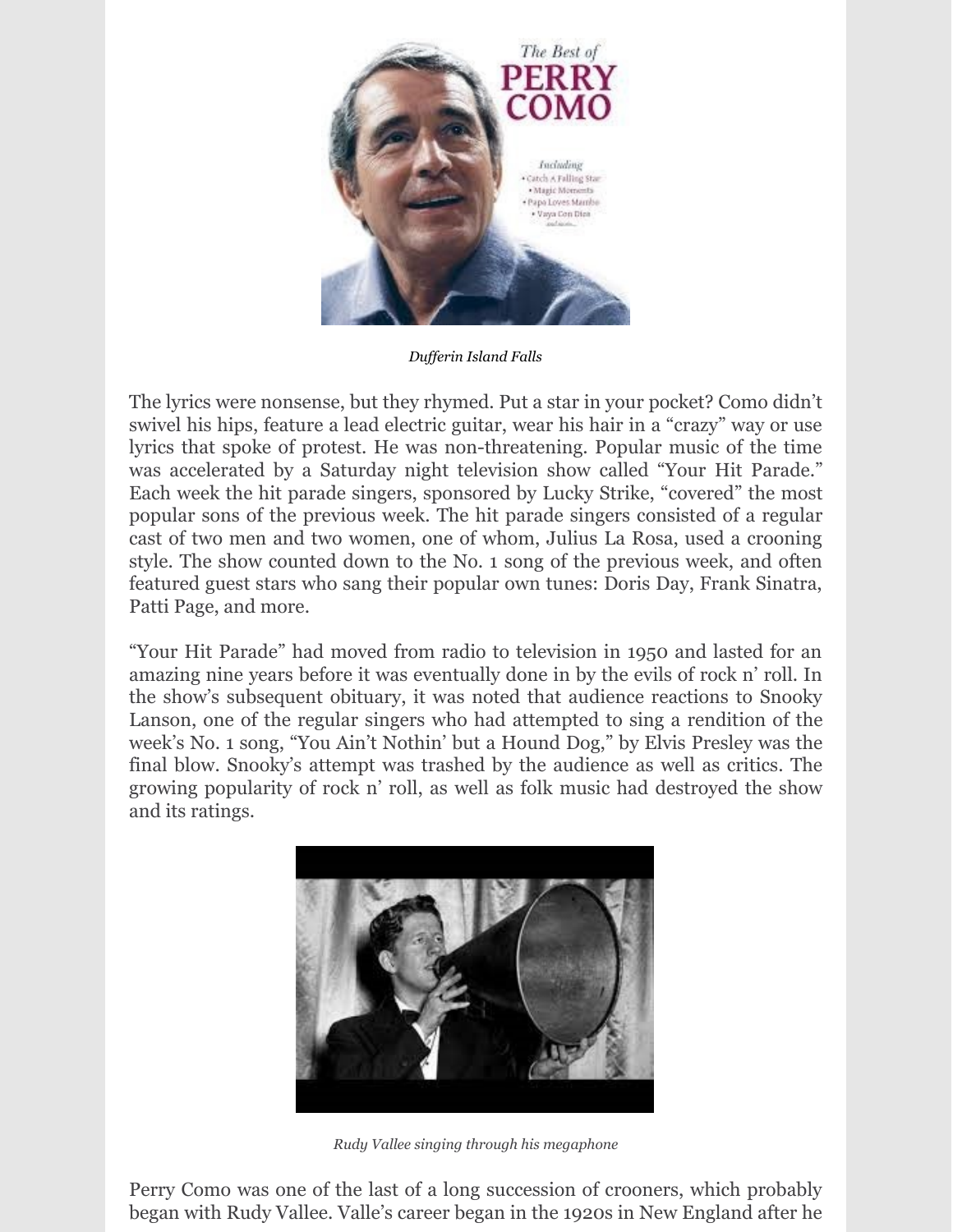enrolled at Yale and formed a musical group to help pay his tuition. The group was popular throughout the Boston to New York area and played at live venues during the early 1920s while he was going to college. Originally, Vallee's group, called the Connecticut Yankees, was an instrumental band with Vallee playing saxophone and his bandmates playing piano and violins. Eventually, the band was pressured to add a vocalist and Vallee, himself, took on the singing duties. Vallee's voice was characterized as a "weak and stringy tenor," so to add enough volume to reach the back of the room in pre-microphone days, he began using the kind of megaphones that cheerleaders had employed at Yale. He experimented with various sizes and shapes, eventually settling on the ones that gave him the best tones. Vallee's soft but charismatic singing caught on, especially with young women and he quickly became a heartthrob.

Vallee's touring fame soon led to a recording contract and, by the late 1920s, he had a radio program as well as a series of bestselling records. His reputation as a heartthrob led to enormous sales and, by 1930, he was the most successful recording artist in the United States. The crooning style that he became famous for evolved from his unique use of recording microphones (new at the time). He turned them to a very high volume and sang right into them in much the same way that he had used the megaphone. He was using the microphone to take the best advantage of his weak tenor voice. The vocal weakness that had made him reluctant to sing turned into a style that young women swooned over decades before female audiences were to go absolutely crazy over modern artists like Elvis Presley and the Beatles. Rudy Vallee was "knocking them dead" both with his records as well as his immensely popular radio program. And then, quite suddenly, the Great Depression ended it all. Record sales came to a halt, radio advertisers disappeared and the once-prosperous Rudy Vallee and his record company, RCA Victor, were left without revenue.

Depression era circumstance led to an interesting Erie story. In an attempt to salvage some of the revenue that had been lost to the economy, RCA Victor decided to send Rudy Vallee and his band out on tour. Of all their artists, Vallee was the best at live performances, and record company executives decided to risk their investment on the hope that audiences, especially young girls, would find a way to afford a reasonably priced concert ticket, even if they were not buying records. And they were right. Wherever Rudy Vallee performed, it was to a packed house. The Depression tour was mostly in the Eastern United States, where the bulk of the record market had been, but eventually he and his band played at Waldameer's Rainbow Gardens. He was booked there on a Friday evening and scheduled to play in Buffalo the following week.

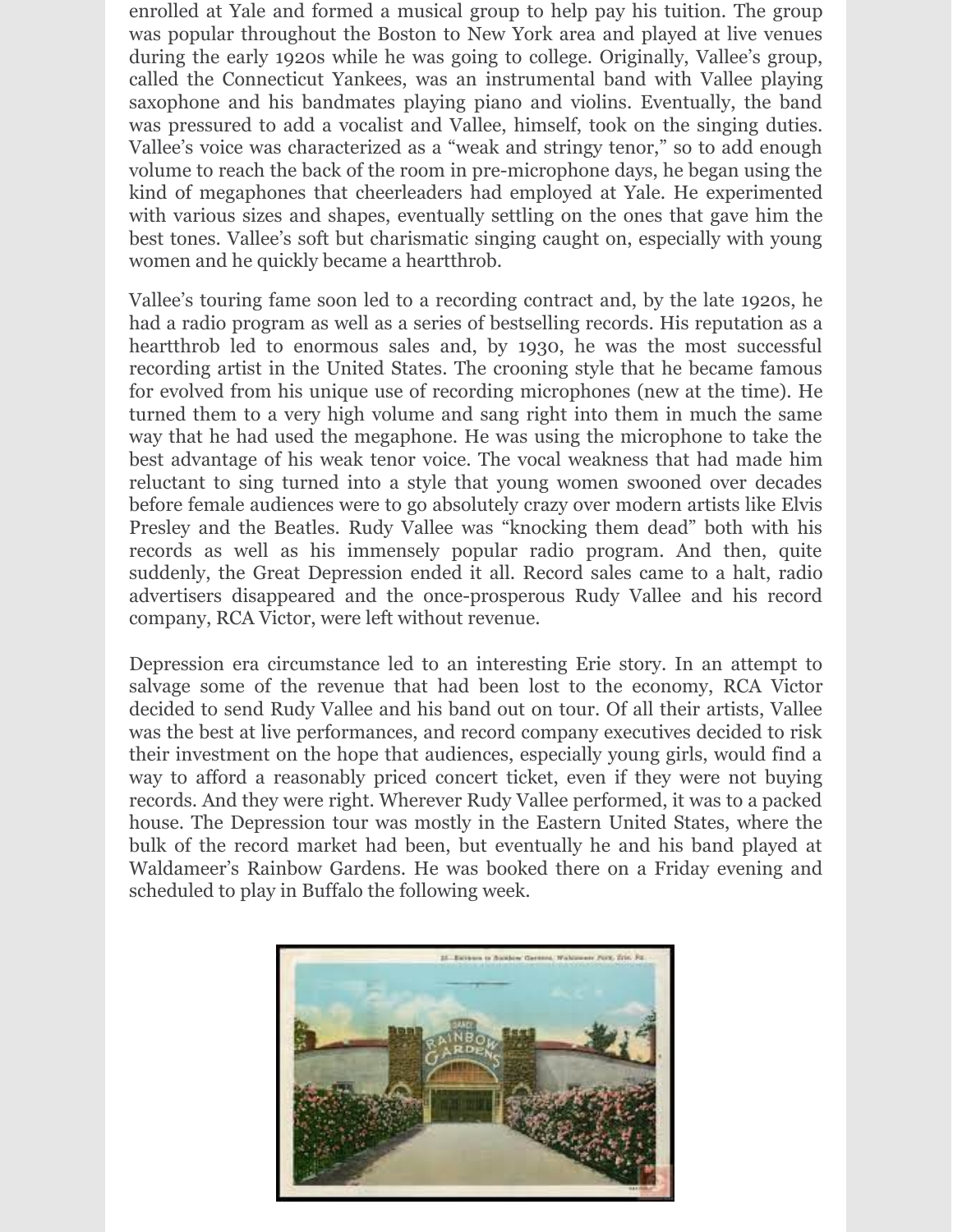#### *Waldameer's Rainbow Gardens was a popular local music venue starting in the 1920s and 1930s.*

In Port Dover, just across the lake from Erie, Ben Ivey, who owned the Summer Garden, learned about Vallee's Erie booking and contacted the tour manager to ask if he would be interested in playing there after the Erie gig. Vallee's manager was reluctant to add the additional date, even though he was interested in the additional revenue. The hesitation involved concerns over how to transport Vallee and his band from Erie to Port Dover and then to Buffalo. Vallee always traveled by train so that he could bring his white Steinway, baby grand piano with him and there were no reliable passenger railroad connections between Erie and Port Dover.



*Waldameer's Rainbow Gardens was a popular local music venue starting in the 1920s and 1930s.*

Ben Ivey solved that problem by booking passage for Vallee on the Nicholson Ferry that ran daily from Erie's Public Dock (Dobbins Landing) and arranging to have the piano moved from Rainbow Gardens to the Public Dock. After the concert at the Summer Garden, Vallee and his piano were loaded aboard another ferry that regularly ran from Port Dover to Buffalo.



*Port Dover's Summer Garden featured an astonishing array of famous musical acts, including Louie Armstrong, Count Basie, and Guy Lombardo.*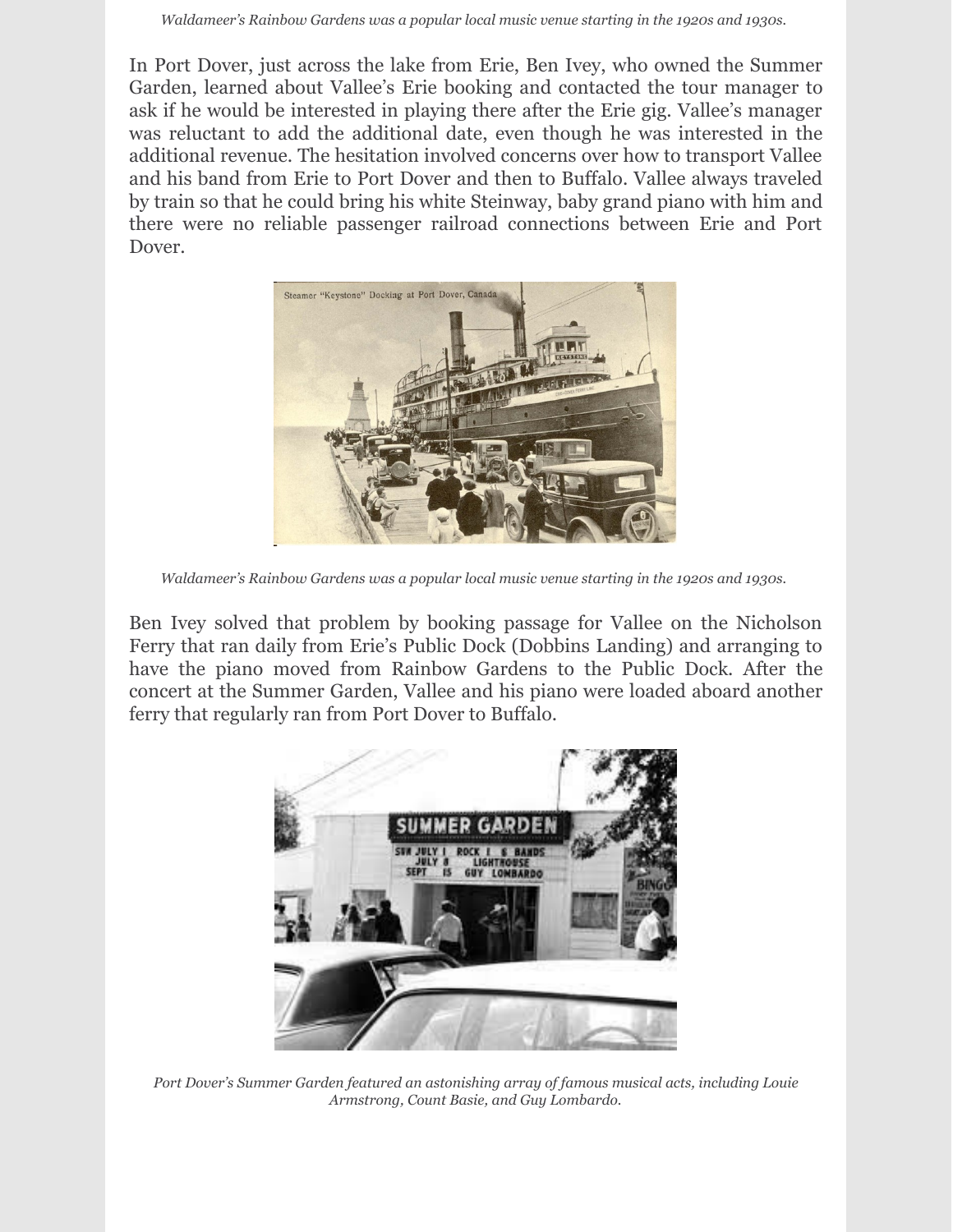

*The Summer Garden was on the beach at Port Dover.*

Eventually the rock n' roll disease that brought down one of America's most popular television shows (Your Hit Parade) and began to rot the minds of Bay Rats effectively destroyed Port Dover's famous Summer Garden, as well. When the 1950s blended into the 1960s, regular acts at the Summer Garden shifted from big bands and other famous North American musicians to rock n' roll bands. Sadly, these bands did not attract the kind of Ontario audiences that had traveled great distances and were willing to pay premium ticket prices. Instead, the Summer Garden began featuring relatively unknown rock groups. It was the beginning of the end for the iconic music hall, which went out of business in 1988.

One of these local groups, which eventually became known as "The Band," began playing at the Summer Garden as a backup group for Ronnie Hawkins and eventually found itself doing gigs in Toronto. After learning their craft at the Summer Garden as a backup group, The Band struck out on its own and eventually attracted the attention of Bob Dylan (Dylan's manager was from Toronto). When Dylan took The Band touring and began to shift from traditional and pure-acoustic folk to an electric sound, his folkie fans declared that rock n' roll had finally gone too far!



The stage at the Summer Garden in about 1966 includes Ben Ivey (back turned and wearing his signature *white suit), Ronnie Hawkins and Robbie Robertson (center left), and Levon Helm (partially obscured and playing the drums on the right). Rick Danko is on bass in the front row.*

Somehow, crooning ultimately survived rock n' roll. Frank Sinatra carried on, specializing in live Los Vegas shows, and Bing Crosby, earlier the king of the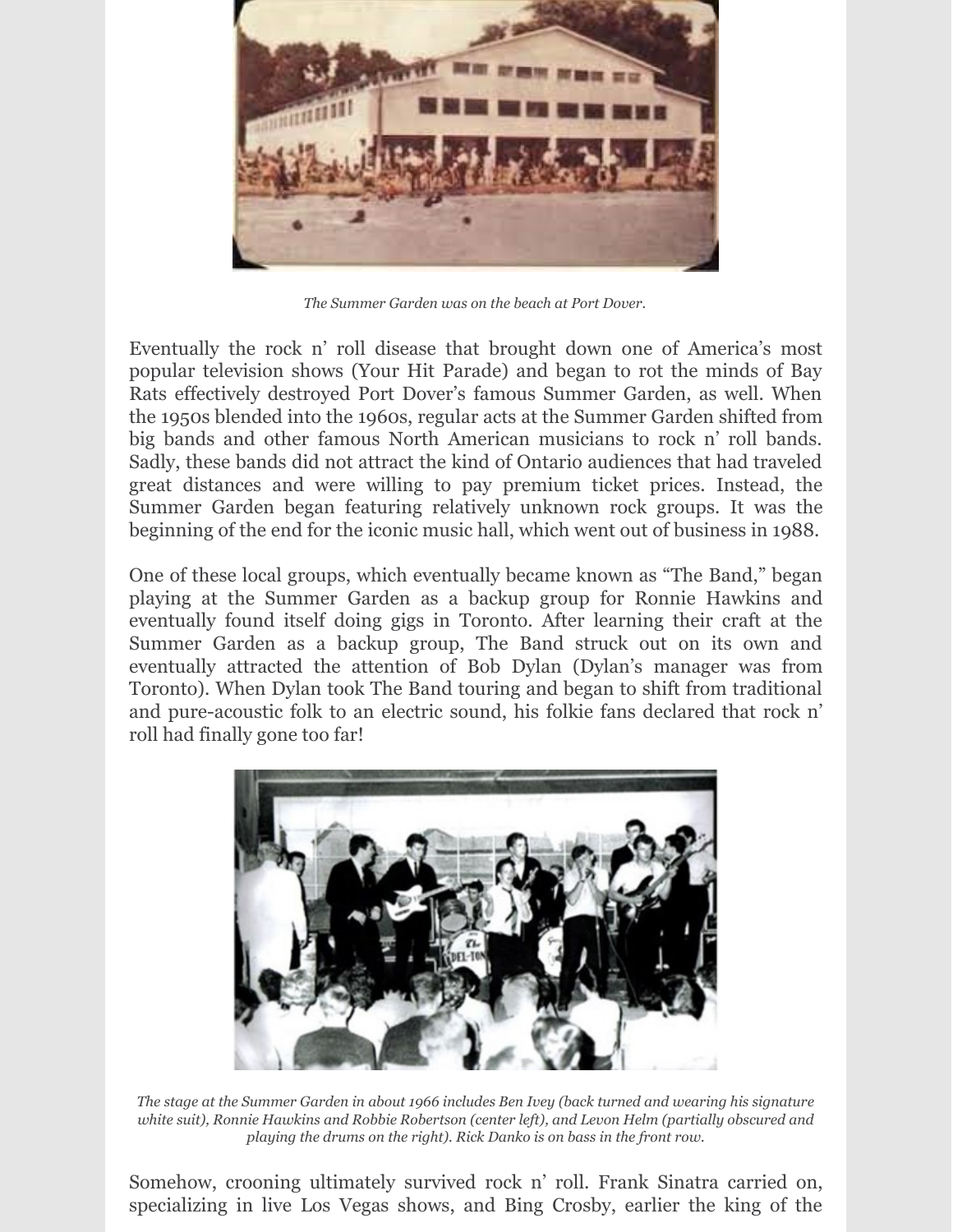crooners, made a comeback. Tony Bennett continued to tour, delighting mature audiences at about the same time that younger people were filling rock concerts. Dean Martin and Eddie Fisher made continuous appearances and a new artist, Andy Williams, emerged to carry mellow singing traditions into modern television, through the end of the 1960s and into the 1970s. Moon River.

**Subscribe to JES [Publications](https://lp.constantcontactpages.com/su/OYSOPRt/PublicationsSubscription?source_id=7c3efc4f-9133-48fa-a910-04b151a23e25&source_type=em&c=) Emails! [Subscribe](https://lp.constantcontactpages.com/su/TXbaxH2/BookNotesSubscription?source_id=7c3efc4f-9133-48fa-a910-04b151a23e25&source_type=em&c=) to Book Notes Emails!**

### Accidental Paradise Available at TRECF!

Accidental Paradise by Dr. David Frew and Jerry Skrypzak



The beautiful book on Presque Isle published by authors David Frew and Jerry Skrypzak – "Accidental Paradise: 13,000-Year History of Presque Isle" – is on sale at the Tom Ridge Environmental Center's gift shop and through a special website, [AccidentalParadise.com](http://r20.rs6.net/tn.jsp?f=001EIJ4bWInbAgZbfubFkRC6CJbiNPBnDNmlUevQbPeCp1CHyPy1PudVT_GBGMKCgQkI5_hxwzW8RAuM_JPgy-OW4cwbEtSpi2bXvIzjjPOzDvf5Za4YQ6DXvK7wLRR56asG7Ya4wMn-TbrCz2fsITPjg==&c=WAaU3N0-L4YGB3ynOn-kUkgM_yiuLjPWr84Za7eXf1C6hqLg9eYUwQ==&ch=CjD0a-KMcO9BAvzxTmthj-rGDyoqC43eKwiy7Xv9UvzdH29THLJyEw==).

The book, priced at \$35 plus tax and shipping, can be ordered now through the website sponsored by the TREC Foundation, [AccidentalParadise.com](http://r20.rs6.net/tn.jsp?f=001EIJ4bWInbAgZbfubFkRC6CJbiNPBnDNmlUevQbPeCp1CHyPy1PudVSoSqIsYDhcA2SVqGDFbvwXgwDL8Czp1wjUocXtAllu6z186Q0Y8g_KhSkRdZX9w7zBMb3-ovne_jE0DF8YyX2sBzca0-7AbuWORKrz902cn9WpYIdN3_Ho=&c=WAaU3N0-L4YGB3ynOn-kUkgM_yiuLjPWr84Za7eXf1C6hqLg9eYUwQ==&ch=CjD0a-KMcO9BAvzxTmthj-rGDyoqC43eKwiy7Xv9UvzdH29THLJyEw==).

Presque Isle Gallery and Gifts on the main floor of TREC, located at301 Peninsula Drive, Suite #2, Erie, PA 16505 will also handle sales *daily from 10* a.m. to 4 p.m.

For more information, send an email toaperino@TRECF.org.

To watch "Accidental Paradise: Stories Behind The Stories" click [here](http://r20.rs6.net/tn.jsp?f=001EIJ4bWInbAgZbfubFkRC6CJbiNPBnDNmlUevQbPeCp1CHyPy1PudVSoSqIsYDhcADYmNoBPGxBZ1-4y1KleSguYPYDvB1zSMRerJBfcuaLH0e3z_VX77sufLH-MJ5RyfuLkHkTbnhg5-strVFZTtBg==&c=WAaU3N0-L4YGB3ynOn-kUkgM_yiuLjPWr84Za7eXf1C6hqLg9eYUwQ==&ch=CjD0a-KMcO9BAvzxTmthj-rGDyoqC43eKwiy7Xv9UvzdH29THLJyEw==).